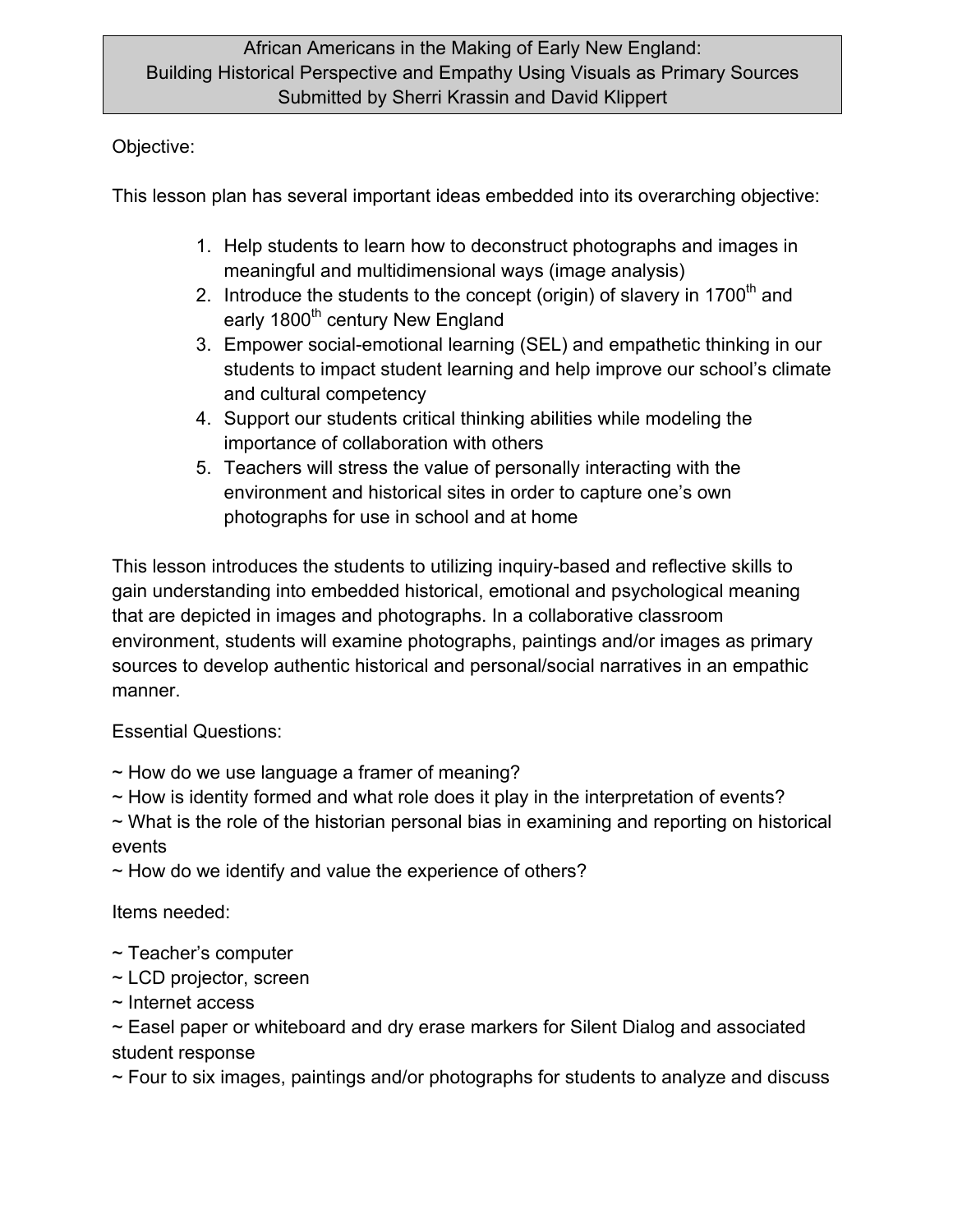#### Class Time Needed:

 $\sim$  50 to 70-minutes

### Procedure:

A) Silent Dialog (10-mins)

- 1. Before the students arrive, place the images around the room on large paper that is big enough for individual students to write comments on
- 2. Inform students that this activity is done in complete silence for approximately 10-minutes
- 3. Have the students walk around the room and write reflections/responses to each image and to at least one other student
- B) Analyze and discuss images or photographs (20-mins)
	- Images: Ask the students (list responses on whiteboard or poster paper)
		- a. "What is there?" facts
		- b. "What could this mean?" inferences
		- c. "What's the message?" analysis
		- d. "Who is the intended audience?" analysis
		- e. "What is going on in the image?" social/emotional
	- Photographs: Ask the students (list responses on whiteboard or poster paper)
		- f. "What is there?" facts
		- g. "Why was it taken?" inference/analysis
		- h. "How are people feeling in the photograph?" social/emotional
		- i. "What factors are influencing their feelings?" social/emotional
		- j. "What does the photograph teach or tell us about the moment in time?" – inference/analysis

D) See images listed below for that were used in this lesson plan

- E) Suggested wrap-up, which can also be used as extended activities (20-mins)
	- Journal: Compare your initial reaction to the picture in the silent dialog to the in-class discussion: different or not, why or why not?
	- Journal Idea: What does it mean to be historically invisible?
	- Brainstorm what you know about slavery and slavery in the North
	- Word Wall: What words did we use to help us understand what was happening in the images
		- + Oppression + Privilege + Male v. Female + Ageism
			-
		- + Discrimination + Bullying + Kindness + Harass
			-
	- Questions and KWL Know/Wonder/Learned
- 
- 
- 
- + Slave v. Enslaved person + Skilled v. Unskilled + Racism
- 
-